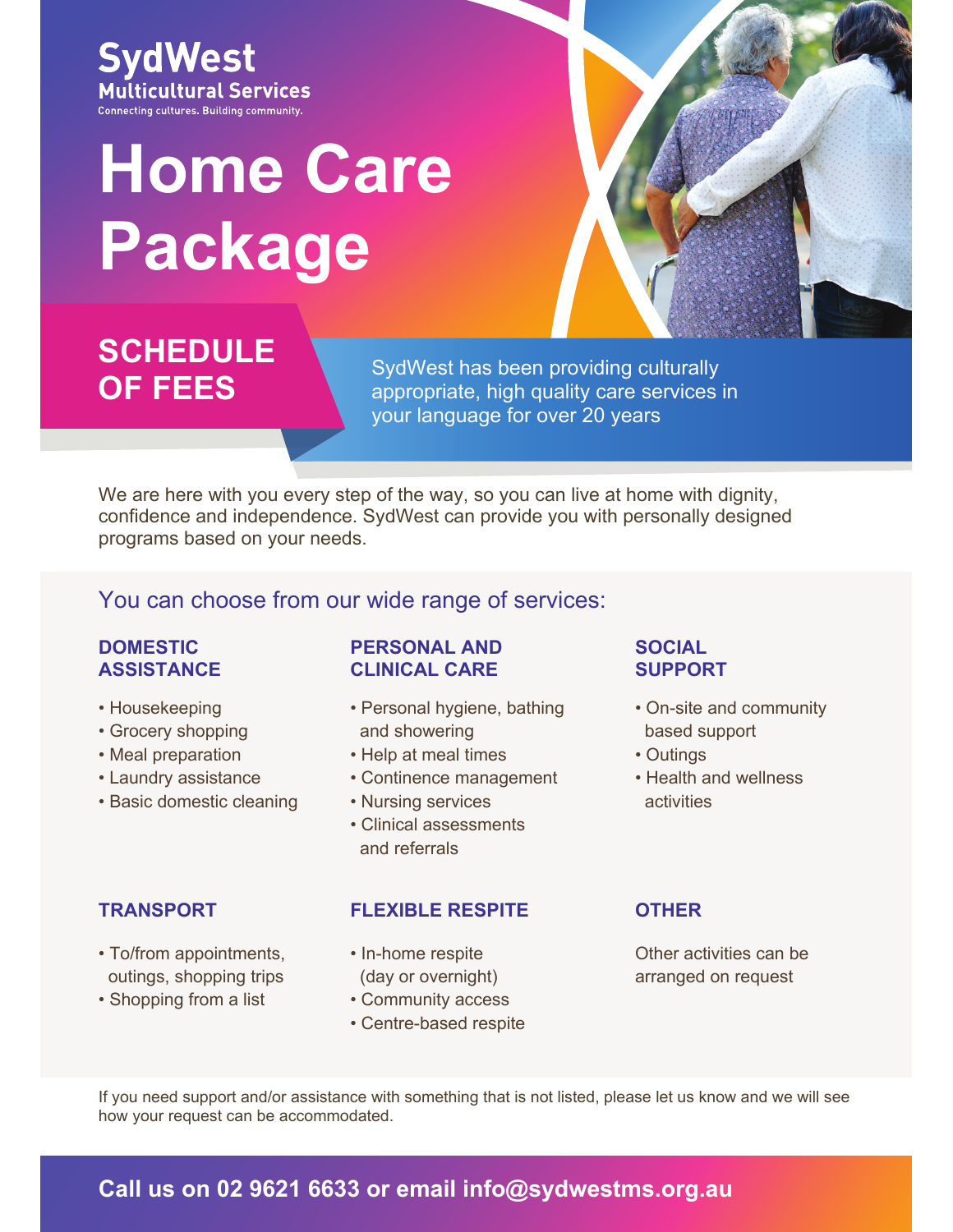**SydWest Multicultural Services** Connecting cultures. Building community.

# **Our Promise**



## **HOME CARE PACKAGES**

**Supporting you through the Home Care Package Program (HCP)** 

The cost of services can by funded if you have an approved Home Care Package (HCP) between levels 1 - 4. You can also choose to receive and pay for services as a private client.

- **No exit fees**, no hidden costs
- Competitive administration fees compared to other providers
- Highly skilled and experienced **bilingual care workers** who understand your culture
- **Best quality care** delivered by staff that speak your language
- Free clinical assessments where required, for new clients
- **24/7** support which means we are with you whenever you need us
- **Flexibility** to meet your needs as they change over time

Our team of professional staff are committed to offering affordable quality services that come with high standards of care. To maintain our quality of care, fee increases will come into effect of 1 February 2020.

This will be the first increase in two years, well within similar increases from other Home Care providers. Our services remain affordable and competitive, whether you receive a package or you are a private client.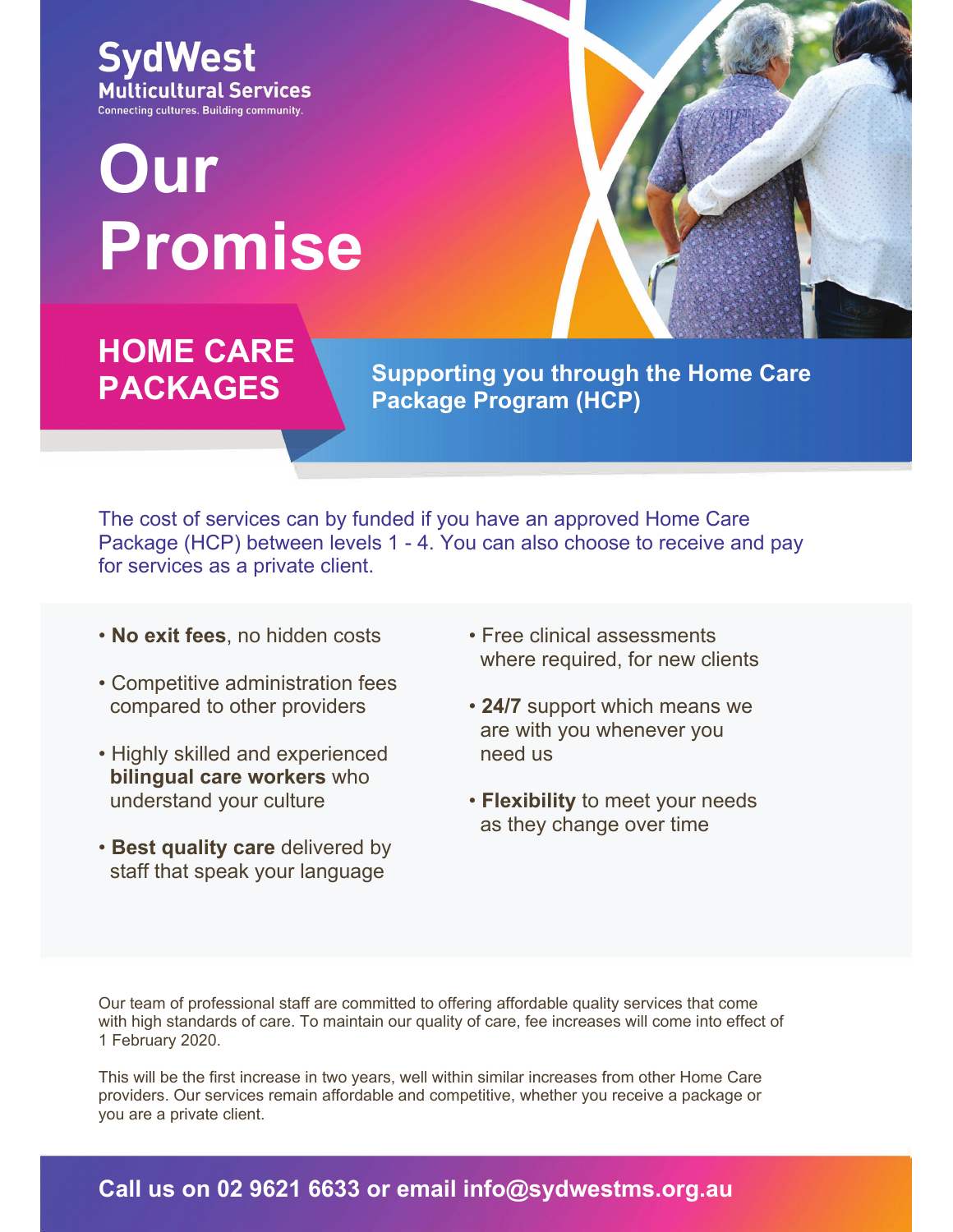

# **Aged Care Services**

#### **DIRECT SERVICE FEES**

### **Home Care Packages**

The fees you will be charged for depend on the type of services you require, as well as any government subsidies or funding that may be available to you.

The following schedule of fees and charges for services offered by SydWest Aged Care Services can help you estimate what your package may cost. We can also assist you in pricing the right package for you if you need help.

| <b>Day</b>           | <b>Hours of Operation Service Type</b>              |                                                                                              | <b>Standard Fee/hour</b>                              |
|----------------------|-----------------------------------------------------|----------------------------------------------------------------------------------------------|-------------------------------------------------------|
| Weekdays             | Standard hours<br>$7$ am $-$ 8 pm                   | All services (Non-clinical)                                                                  | \$59.00                                               |
| Weekdays             | Non-standard hours<br>$8 \text{ pm} - 7 \text{ am}$ | All services (Non-clinical)                                                                  | \$68.50                                               |
| Saturdays            | 24 hours                                            | All services (Non-clinical)                                                                  | \$173.50                                              |
| Sundays              | 24 hours                                            | All services (Non-clinical)                                                                  | \$97.50                                               |
| Public holidays      | 24 hours                                            | All services (Non-clinical)                                                                  | \$132.50                                              |
| Weekdays             | $9$ am $-$ 4:30 pm                                  | Client reviews / additional<br>time spent with clients<br>(excluding travel time)            | \$78                                                  |
| Vehicle mileage rate | \$1.20/km                                           |                                                                                              |                                                       |
| Weekdays only        | $9$ am $-$ 4:30 pm                                  | Nursing (RN)<br>* effective August 2020                                                      | \$120.00                                              |
| Weekdays only        | $9$ am $-$ 4:30 pm                                  | Dementia and continence<br>assessments<br>(excluding travel time)<br>* effective August 2020 | HCP $L2$ —\$90<br>HCP L3-\$120<br><b>HCP L4-\$150</b> |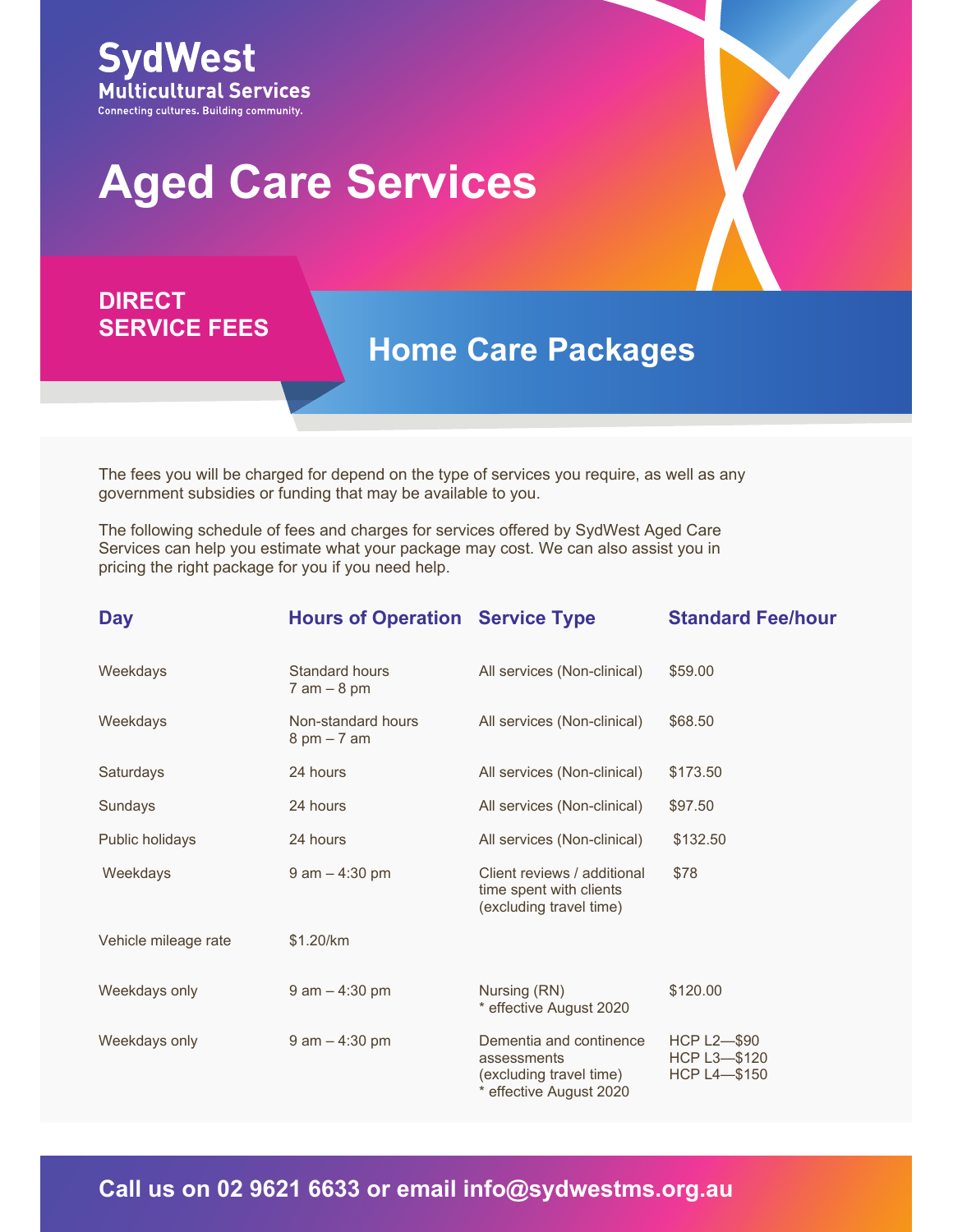

# **Aged Care Services**

**MANAGEMENT FEES**

**Home Care Packages**

### Package Management and Care Management Fees

| <b>Home Care</b><br><b>Package Level</b> | <b>Package Management Fees Care Management Fees</b><br>(per 30 day month) | (per 30 day month) |
|------------------------------------------|---------------------------------------------------------------------------|--------------------|
| Level 1                                  | \$170.40                                                                  | \$98.80            |
| Level 2                                  | \$266.70                                                                  | \$148.20           |
| Level 3                                  | \$522.60                                                                  | \$290.40           |
| Level 4                                  | \$766.80                                                                  | \$426.00           |